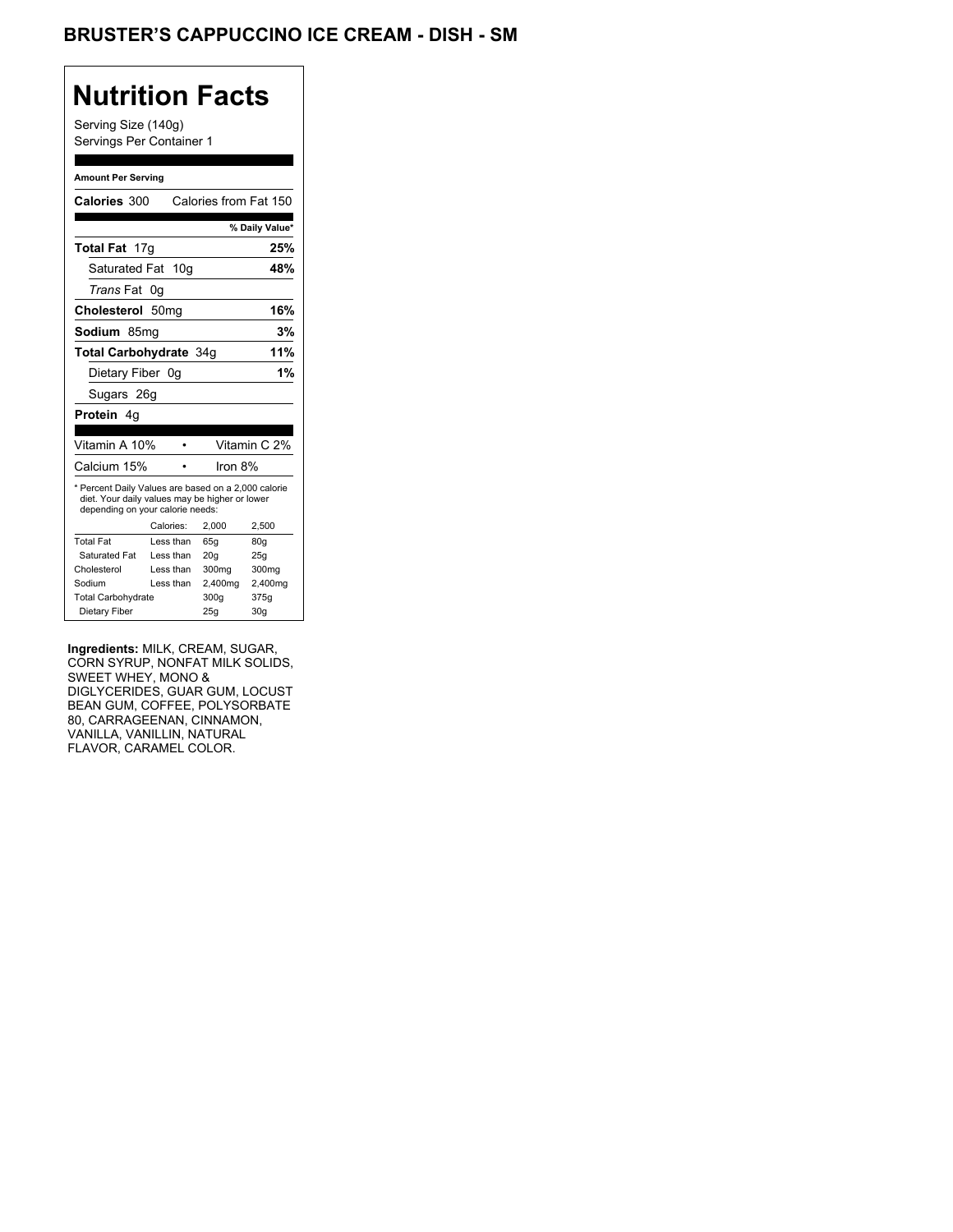### BRUSTER'S CAPPUCCINO ICE CREAM - DISH - REG

| Nutrition Facts<br>Serving Size (210g)<br>Servings Per Container 1                                                                                                       |           |                       |                 |
|--------------------------------------------------------------------------------------------------------------------------------------------------------------------------|-----------|-----------------------|-----------------|
| Amount Per Serving                                                                                                                                                       |           |                       |                 |
| Calories 450                                                                                                                                                             |           | Calories from Fat 220 |                 |
|                                                                                                                                                                          |           |                       | % Daily Value*  |
| Total Fat 25g                                                                                                                                                            |           |                       | 38%             |
| Saturated Fat                                                                                                                                                            | 14a       |                       | 72%             |
| Trans Fat 0g                                                                                                                                                             |           |                       |                 |
| Cholesterol 70mg                                                                                                                                                         |           |                       | 24%             |
| Sodium 125mg                                                                                                                                                             |           |                       | 5%              |
| Total Carbohydrate 51g                                                                                                                                                   |           |                       | 17%             |
| Dietary Fiber 0g                                                                                                                                                         |           |                       | 1%              |
| Sugars 39g                                                                                                                                                               |           |                       |                 |
| Protein<br>6q                                                                                                                                                            |           |                       |                 |
|                                                                                                                                                                          |           |                       |                 |
| Vitamin A 15%                                                                                                                                                            |           |                       | Vitamin C 4%    |
| Calcium 20%                                                                                                                                                              |           | Iron 15%              |                 |
| * Percent Daily Values are based on a 2,000 calorie<br>diet. Your daily values may be higher or lower<br>depending on your calorie needs:<br>Calories:<br>2,000<br>2,500 |           |                       |                 |
| <b>Total Fat</b>                                                                                                                                                         | Less than | 65q                   | 80q             |
| Saturated Fat                                                                                                                                                            | Less than | 20 <sub>g</sub>       | 25g             |
| Cholesterol                                                                                                                                                              | Less than | 300 <sub>mq</sub>     | 300mg           |
| Sodium<br>Less than<br>2,400mg                                                                                                                                           |           |                       | 2,400mg         |
| <b>Total Carbohydrate</b>                                                                                                                                                |           | 300g                  | 375g            |
| Dietary Fiber                                                                                                                                                            |           | 25g                   | 30 <sub>g</sub> |

Ingredients: MILK, CREAM, SUGAR, CORN SYRUP, NONFAT MILK SOLIDS, SWEET WHEY, MONO & DIGLYCERIDES, GUAR GUM, LOCUST BEAN GUM, COFFEE, POLYSORBATE 80, CARRAGEENAN, CINNAMON, VANILLA, VANILLIN, NATURAL FLAVOR, CARAMEL COLOR.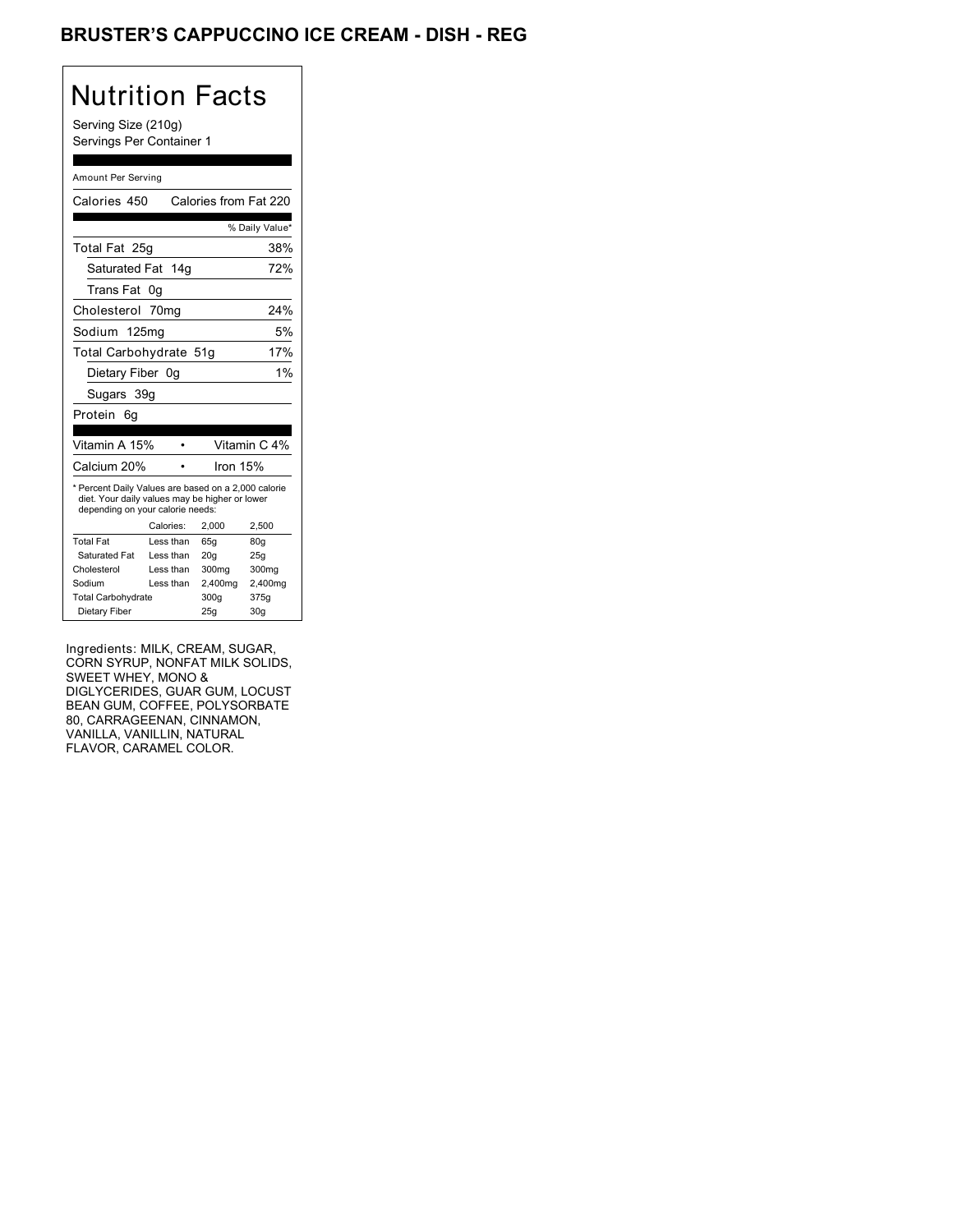### BRUSTER'S CAPPUCCINO ICE CREAM - DISH - LG

| Nutrition Facts<br>Serving Size (280g)<br>Servings Per Container 1                                                                                                       |                        |                 |                       |                   |
|--------------------------------------------------------------------------------------------------------------------------------------------------------------------------|------------------------|-----------------|-----------------------|-------------------|
|                                                                                                                                                                          | Amount Per Serving     |                 |                       |                   |
| Calories 610                                                                                                                                                             |                        |                 | Calories from Fat 300 |                   |
|                                                                                                                                                                          |                        |                 |                       | % Daily Value*    |
| Total Fat 33q                                                                                                                                                            |                        |                 |                       | 51%               |
| Saturated Fat                                                                                                                                                            |                        | 19 <sub>q</sub> |                       | 97%               |
| Trans Fat                                                                                                                                                                | 0g                     |                 |                       |                   |
| Cholesterol 95mg                                                                                                                                                         |                        |                 |                       | 32%               |
| Sodium 170mg                                                                                                                                                             |                        |                 |                       | 7%                |
|                                                                                                                                                                          | Total Carbohydrate 68g |                 |                       | 23%               |
|                                                                                                                                                                          | Dietary Fiber 0g       |                 |                       | 2%                |
| Sugars 52g                                                                                                                                                               |                        |                 |                       |                   |
|                                                                                                                                                                          |                        |                 |                       |                   |
| Protein<br>9g                                                                                                                                                            |                        |                 |                       |                   |
| Vitamin A 20%                                                                                                                                                            |                        | $\bullet$       |                       | Vitamin C 6%      |
| Calcium 30%                                                                                                                                                              |                        |                 | Iron 20%              |                   |
| * Percent Daily Values are based on a 2,000 calorie<br>diet. Your daily values may be higher or lower<br>depending on your calorie needs:<br>Calories:<br>2,000<br>2,500 |                        |                 |                       |                   |
| <b>Total Fat</b>                                                                                                                                                         | Less than              |                 | 65q                   | 80g               |
| Saturated Fat                                                                                                                                                            | Less than              |                 | 20 <sub>g</sub>       | 25g               |
| Cholesterol                                                                                                                                                              | Less than              |                 | 300mg                 | 300 <sub>mq</sub> |
| Sodium                                                                                                                                                                   | Less than              |                 | 2,400mg               | 2,400mg           |
| <b>Total Carbohydrate</b>                                                                                                                                                |                        |                 | 300g                  | 375g              |
| Dietary Fiber                                                                                                                                                            |                        |                 | 25g                   | 30 <sub>q</sub>   |

Ingredients: MILK, CREAM, SUGAR, CORN SYRUP, NONFAT MILK SOLIDS, SWEET WHEY, MONO & DIGLYCERIDES, GUAR GUM, LOCUST BEAN GUM, COFFEE, POLYSORBATE 80, CARRAGEENAN, CINNAMON, VANILLA, VANILLIN, NATURAL FLAVOR, CARAMEL COLOR.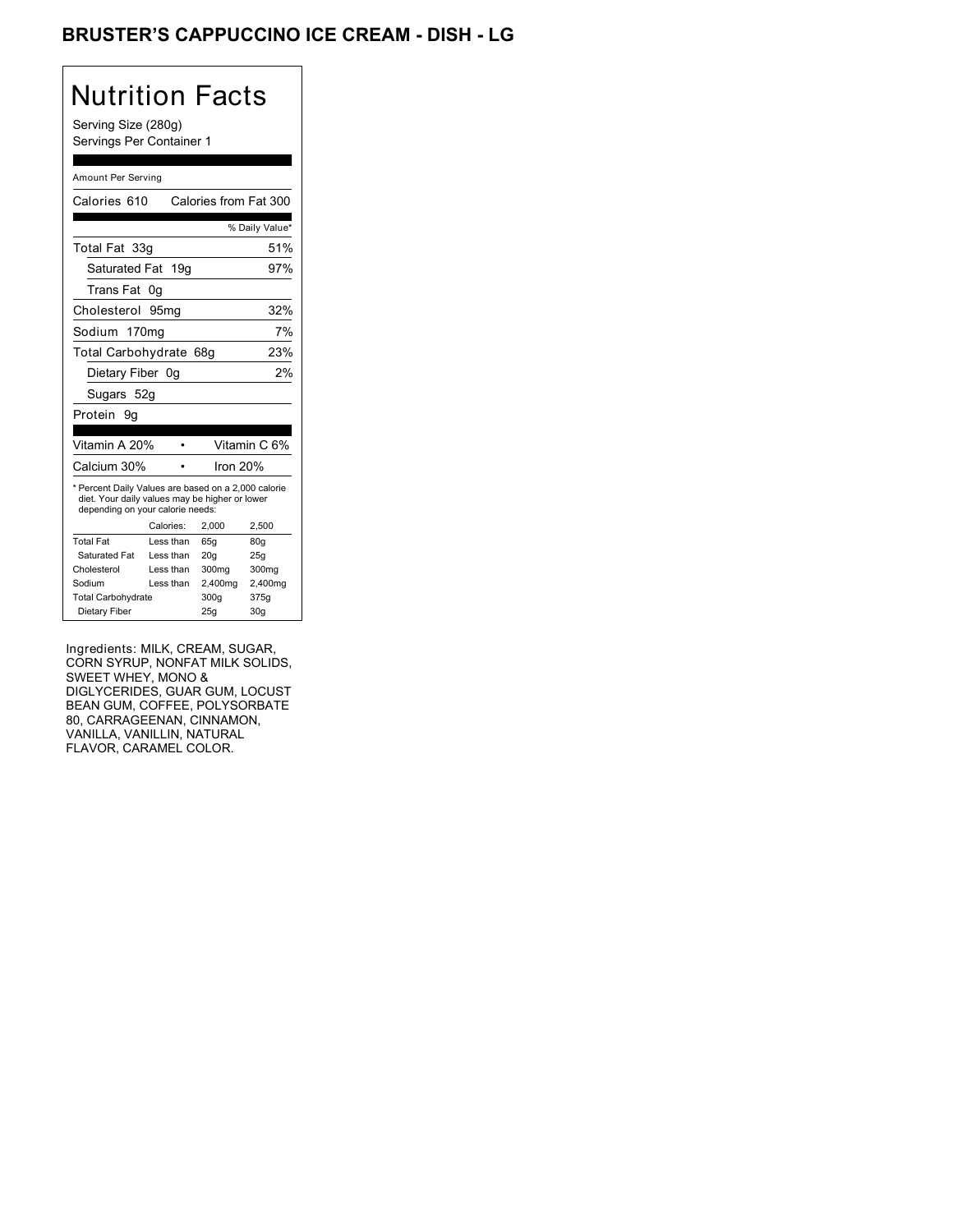### BRUSTER'S CAPPUCCINO ICE CREAM - SUGAR CONE - SM

| Nutrition Facts<br>Serving Size (153g)<br>Servings Per Container 1 |
|--------------------------------------------------------------------|
| Amount Per Serving                                                 |
| Calories from Fat 150<br>Calories 360                              |
| % Daily Value*                                                     |
| 26%<br>Total Fat 17g                                               |
| Saturated Fat 10g<br>48%                                           |
| Trans Fat<br>. Oa                                                  |
| Cholesterol 50mg<br>16%                                            |
| Sodium 105ma<br>$4\%$                                              |
| 15%<br>Total Carbohydrate 46g                                      |
| 1%<br>Dietary Fiber 0g                                             |
| Sugars 29g                                                         |
| Protein 5q                                                         |
| Vitamin A 10%<br>Vitamin C 2%                                      |
| Calcium 15%<br>Iron 10%                                            |
| * Percent Daily Values are based on a 2,000 calorie<br>diet        |

Ingredients: MILK, CREAM, SUGAR, CORN SYRUP, NONFAT MILK SOLIDS, SWEET WHEY, MONO & DIGLYCERIDES, GUAR GUM, LOCUST BEAN GUM, COFFEE, POLYSORBATE 80, CARRAGEENAN, CINNAMON, VANILLA, VANILLIN, NATURAL FLAVOR, CARAMEL COLOR. SUGAR CONE: ENRICHED WHEAT FLOUR (ENRICHED WITH NIACIN, REDUCED IRON, THIAMIN MONONITRATE, RIBOFLAVIN, FOLIC ACID), TAPIOCA FLOUR, SUGAR, VEGETABLE SHORTENING (SOYBEAN AND/OR CANOLA OIL, MODIFIED PALM OIL, SOY LECITHIN, AND/OR PARTIALLY HYDROGENATED SOYBEAN OIL), OAT FIBER AND/OR VEGETABLE FIBER, SALT, CARAMEL COLOR, ARTIFICIAL FLAVOR, SOY LECITHIN.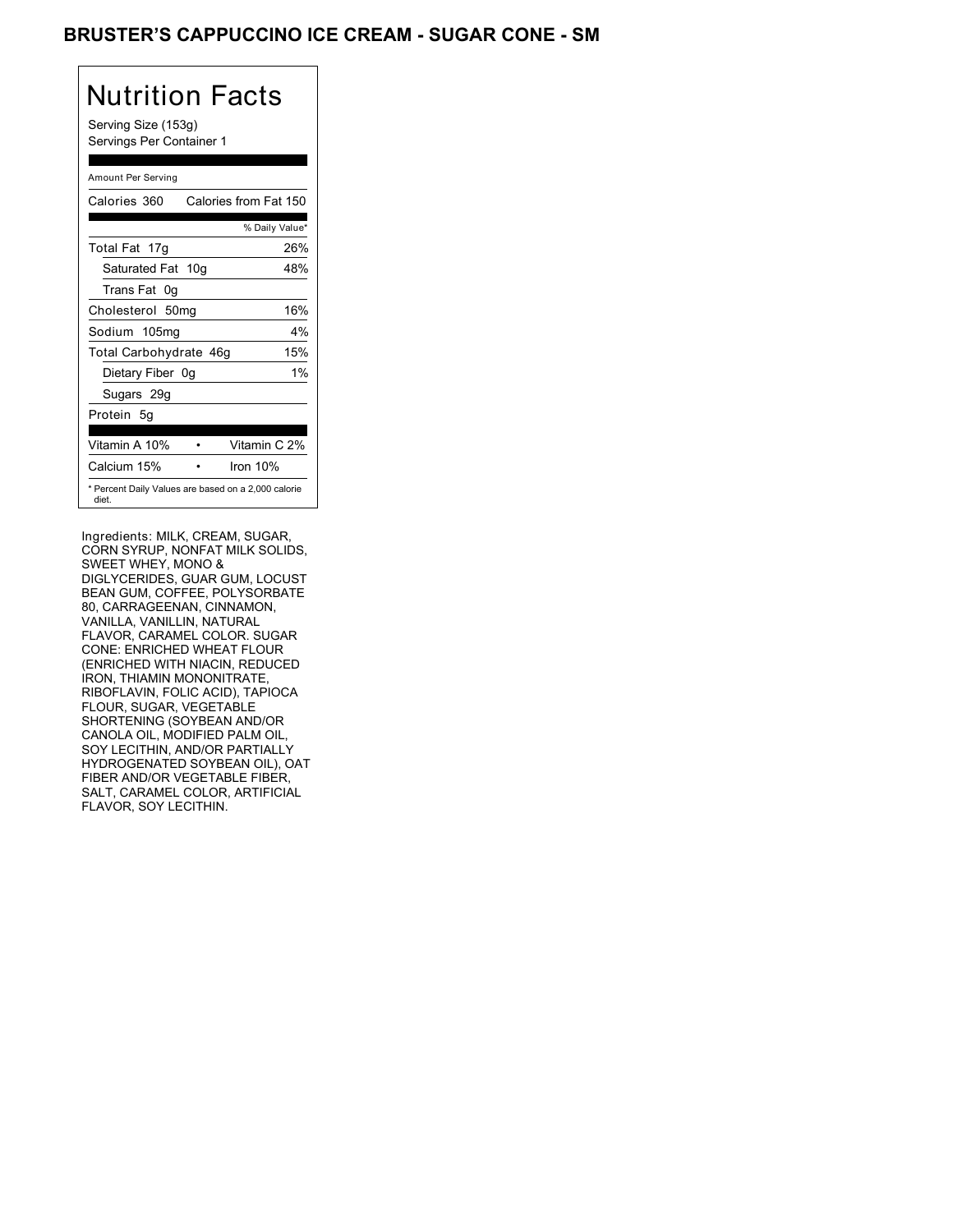#### BRUSTER'S CAPPUCCINO ICE CREAM - SUGAR CONE - REG

| Nutrition Facts                                              |                |
|--------------------------------------------------------------|----------------|
| Serving Size (223g)<br>Servings Per Container 1              |                |
| Amount Per Serving                                           |                |
| Calories from Fat 230<br>Calories 510                        |                |
|                                                              | % Daily Value* |
| Total Fat 25g                                                | 39%            |
| Saturated Fat 14g                                            | 72%            |
| Trans Fat 0q                                                 |                |
| Cholesterol 70mg                                             | 24%            |
| Sodium 150mg                                                 | 6%             |
| Total Carbohydrate 63g                                       | 21%            |
| Dietary Fiber 0g                                             | 1%             |
| Sugars 42g                                                   |                |
| Protein 7q                                                   |                |
| Vitamin A 15%                                                | Vitamin C 4%   |
| Calcium 25%<br>Iron 15%                                      |                |
| * Percent Daily Values are based on a 2,000 calorie<br>diet. |                |

Ingredients: MILK, CREAM, SUGAR, CORN SYRUP, NONFAT MILK SOLIDS, SWEET WHEY, MONO & DIGLYCERIDES, GUAR GUM, LOCUST BEAN GUM, COFFEE, POLYSORBATE 80, CARRAGEENAN, CINNAMON, VANILLA, VANILLIN, NATURAL FLAVOR, CARAMEL COLOR. SUGAR CONE: ENRICHED WHEAT FLOUR (ENRICHED WITH NIACIN, REDUCED IRON, THIAMIN MONONITRATE, RIBOFLAVIN, FOLIC ACID), TAPIOCA FLOUR, SUGAR, VEGETABLE SHORTENING (SOYBEAN AND/OR CANOLA OIL, MODIFIED PALM OIL, SOY LECITHIN, AND/OR PARTIALLY HYDROGENATED SOYBEAN OIL), OAT FIBER AND/OR VEGETABLE FIBER, SALT, CARAMEL COLOR, ARTIFICIAL FLAVOR, SOY LECITHIN.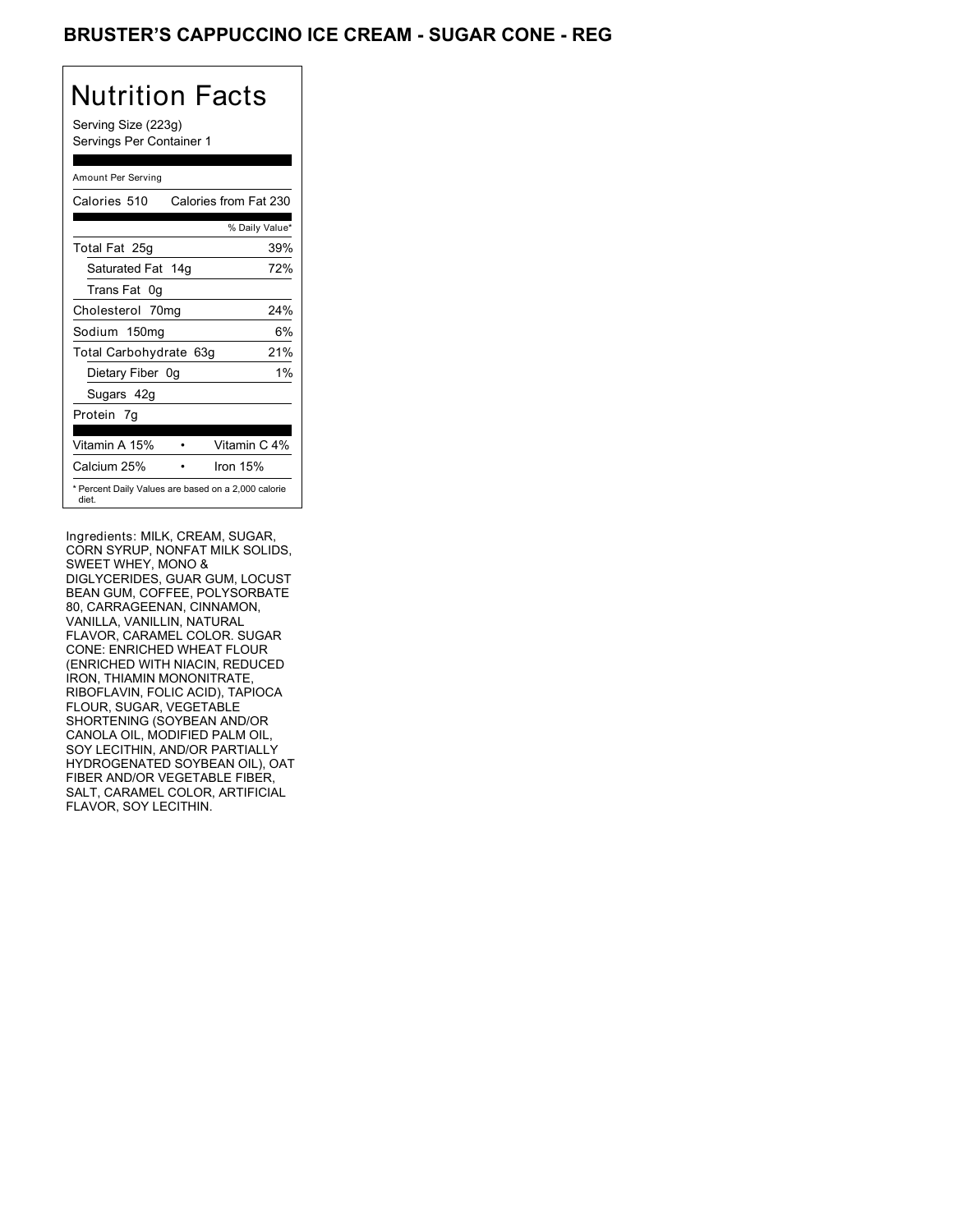### BRUSTER'S CAPPUCCINO ICE CREAM - SUGAR CONE - LG

# Nutrition Facts

Serving Size (293g) Servings Per Container 1

| Amount Per Serving                                           |                       |
|--------------------------------------------------------------|-----------------------|
| Calories 660                                                 | Calories from Fat 300 |
|                                                              | % Daily Value*        |
| Total Fat 33g                                                | 51%                   |
| Saturated Fat 19g                                            | 97%                   |
| Trans Fat 0g                                                 |                       |
| Cholesterol 95mg                                             | 32%                   |
| Sodium 190mg                                                 | 8%                    |
| Total Carbohydrate 80g                                       | 27%                   |
| Dietary Fiber 0g                                             | 2%                    |
| Sugars 55g                                                   |                       |
| Protein 9q                                                   |                       |
| Vitamin A 20%                                                | Vitamin C 6%          |
| Calcium 30%                                                  | Iron 20%              |
| * Percent Daily Values are based on a 2,000 calorie<br>diet. |                       |
|                                                              |                       |

Ingredients: MILK, CREAM, SUGAR, CORN SYRUP, NONFAT MILK SOLIDS, SWEET WHEY, MONO & DIGLYCERIDES, GUAR GUM, LOCUST BEAN GUM, COFFEE, POLYSORBATE 80, CARRAGEENAN, CINNAMON, VANILLA, VANILLIN, NATURAL FLAVOR, CARAMEL COLOR. SUGAR CONE: ENRICHED WHEAT FLOUR (ENRICHED WITH NIACIN, REDUCED IRON, THIAMIN MONONITRATE, RIBOFLAVIN, FOLIC ACID), TAPIOCA FLOUR, SUGAR, VEGETABLE SHORTENING (SOYBEAN AND/OR CANOLA OIL, MODIFIED PALM OIL, SOY LECITHIN, AND/OR PARTIALLY HYDROGENATED SOYBEAN OIL), OAT FIBER AND/OR VEGETABLE FIBER, SALT, CARAMEL COLOR, ARTIFICIAL FLAVOR, SOY LECITHIN.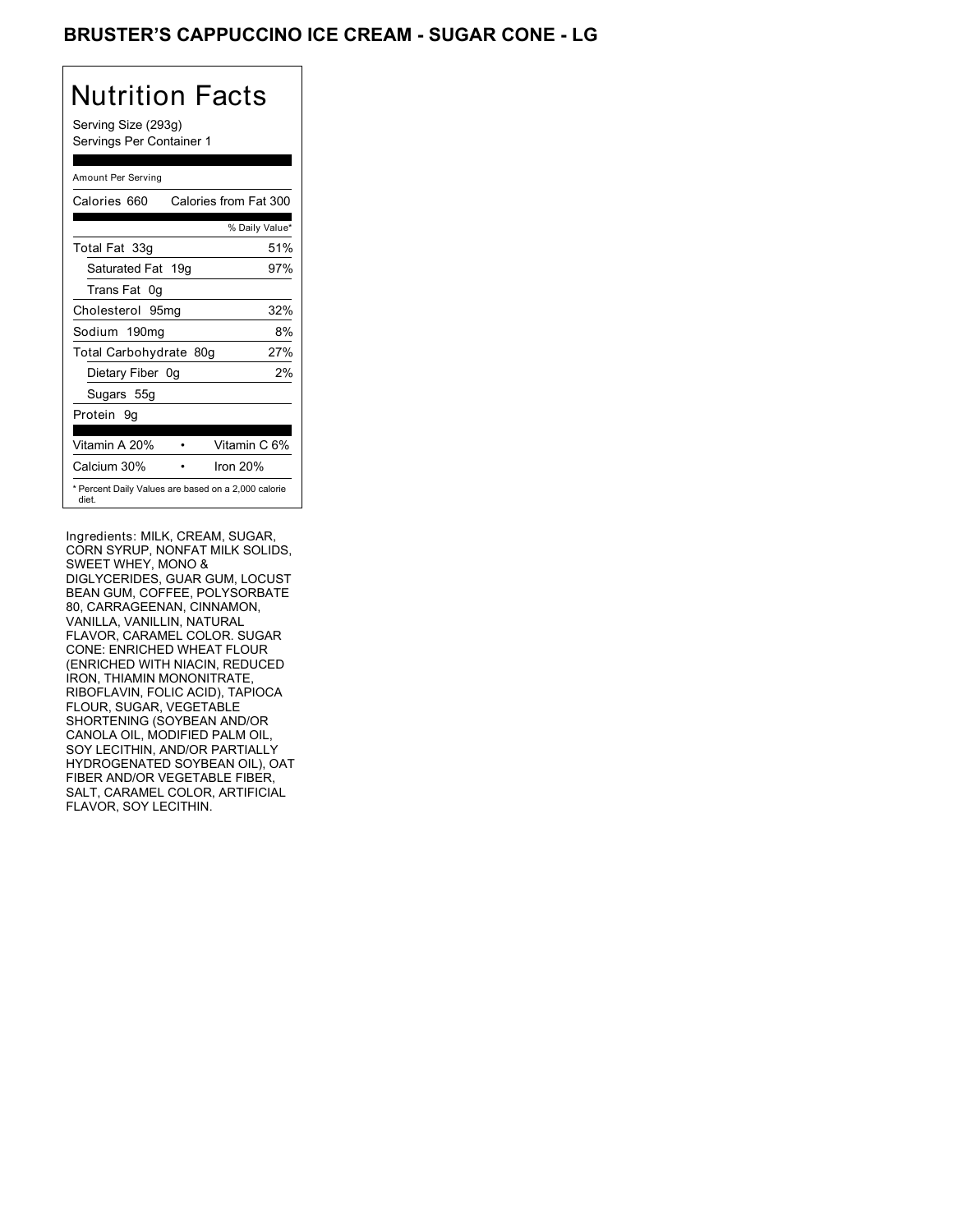### BRUSTER'S CAPPUCCINO ICE CREAM - CAKE CONE - SM

| Nutrition Facts<br>Serving Size (146g)<br>Servings Per Container 1 |                |  |
|--------------------------------------------------------------------|----------------|--|
| Amount Per Serving                                                 |                |  |
| Calories 330<br>Calories from Fat 150                              |                |  |
|                                                                    | % Daily Value* |  |
| Total Fat 17q                                                      | 26%            |  |
| Saturated Fat 10g                                                  | 48%            |  |
| Trans Fat<br>0g                                                    |                |  |
| Cholesterol 50mg                                                   | 16%            |  |
| Sodium 95mg                                                        | 4%             |  |
| Total Carbohydrate 39q                                             | 13%            |  |
| Dietary Fiber 0q                                                   | 1%             |  |
| Sugars 26g                                                         |                |  |
| Protein 5q                                                         |                |  |
| Vitamin A 10%                                                      | Vitamin C 2%   |  |
| Calcium 15%<br>Iron 10%                                            |                |  |
| * Percent Daily Values are based on a 2,000 calorie<br>diet.       |                |  |

Ingredients: MILK, CREAM, SUGAR, CORN SYRUP, NONFAT MILK SOLIDS, SWEET WHEY, MONO & DIGLYCERIDES, GUAR GUM, LOCUST BEAN GUM, COFFEE, POLYSORBATE 80, CARRAGEENAN, CINNAMON, VANILLA, VANILLIN, NATURAL FLAVOR, CARAMEL COLOR. CAKE CONE: ENRICHED WHEAT FLOUR (ENRICHED WITH NIACIN, REDUCED IRON, THIAMIN MONONITRATE, RIBOFLAVIN, FOLIC ACID), TAPIOCA FLOUR, SUGAR, VEGETABLE OIL SHORTENING (SOYBEAN AND/OR CANOLA OIL, MODIFIED PALM OIL, SOY LECITHIN, AND/OR PARTIALLY HYDROGENATED SOYBEAN OIL), LEAVENING (SODIUM BICARBONATE, AMMONIUM BICARBONATE), SALT, NATURAL FLAVOR, ANNATTO (VEGETABLE COLOR).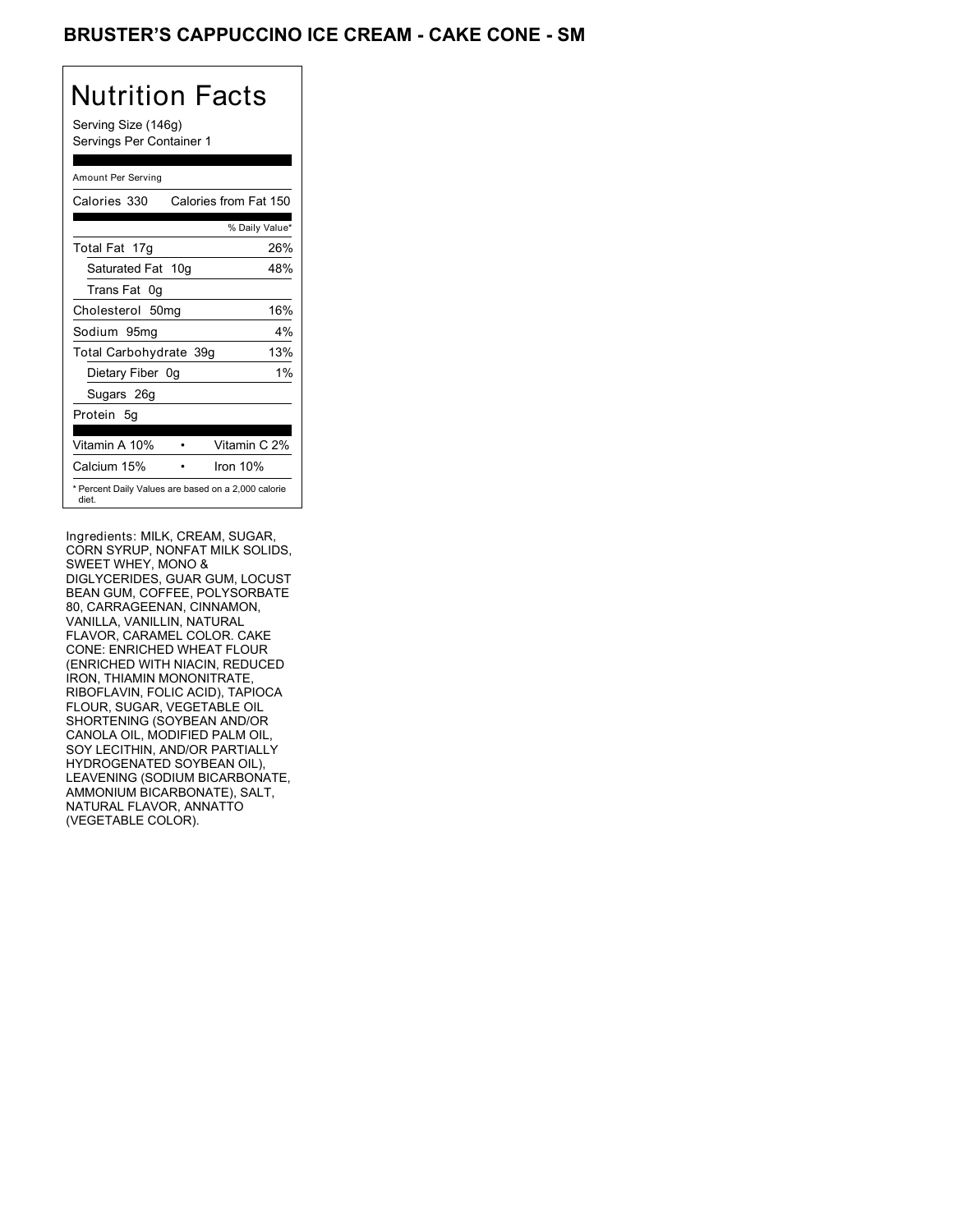### BRUSTER'S CAPPUCCINO ICE CREAM - CAKE CONE - REG

| Nutrition Facts<br>Serving Size (216g)<br>Servings Per Container 1 |                |
|--------------------------------------------------------------------|----------------|
| Amount Per Serving                                                 |                |
| Calories from Fat 220<br>Calories 480                              |                |
|                                                                    | % Daily Value* |
| Total Fat 25g                                                      | 38%            |
| Saturated Fat 14g                                                  | 72%            |
| Trans Fat 0g                                                       |                |
| Cholesterol 70mg                                                   | 24%            |
| Sodium 135mg                                                       | 6%             |
| Total Carbohydrate 56g                                             | 19%            |
| Dietary Fiber 0q                                                   | 1%             |
| Sugars 39g                                                         |                |
| Protein 7q                                                         |                |
| Vitamin A 15%                                                      | Vitamin C 4%   |
| Calcium 20%                                                        | Iron 15%       |

Ingredients: MILK, CREAM, SUGAR, CORN SYRUP, NONFAT MILK SOLIDS, SWEET WHEY, MONO & DIGLYCERIDES, GUAR GUM, LOCUST BEAN GUM, COFFEE, POLYSORBATE 80, CARRAGEENAN, CINNAMON, VANILLA, VANILLIN, NATURAL FLAVOR, CARAMEL COLOR. CAKE CONE: ENRICHED WHEAT FLOUR (ENRICHED WITH NIACIN, REDUCED IRON, THIAMIN MONONITRATE, RIBOFLAVIN, FOLIC ACID), TAPIOCA FLOUR, SUGAR, VEGETABLE OIL SHORTENING (SOYBEAN AND/OR CANOLA OIL, MODIFIED PALM OIL, SOY LECITHIN, AND/OR PARTIALLY HYDROGENATED SOYBEAN OIL), LEAVENING (SODIUM BICARBONATE, AMMONIUM BICARBONATE), SALT, NATURAL FLAVOR, ANNATTO (VEGETABLE COLOR).

\* Percent Daily Values are based on a 2,000 calorie

diet.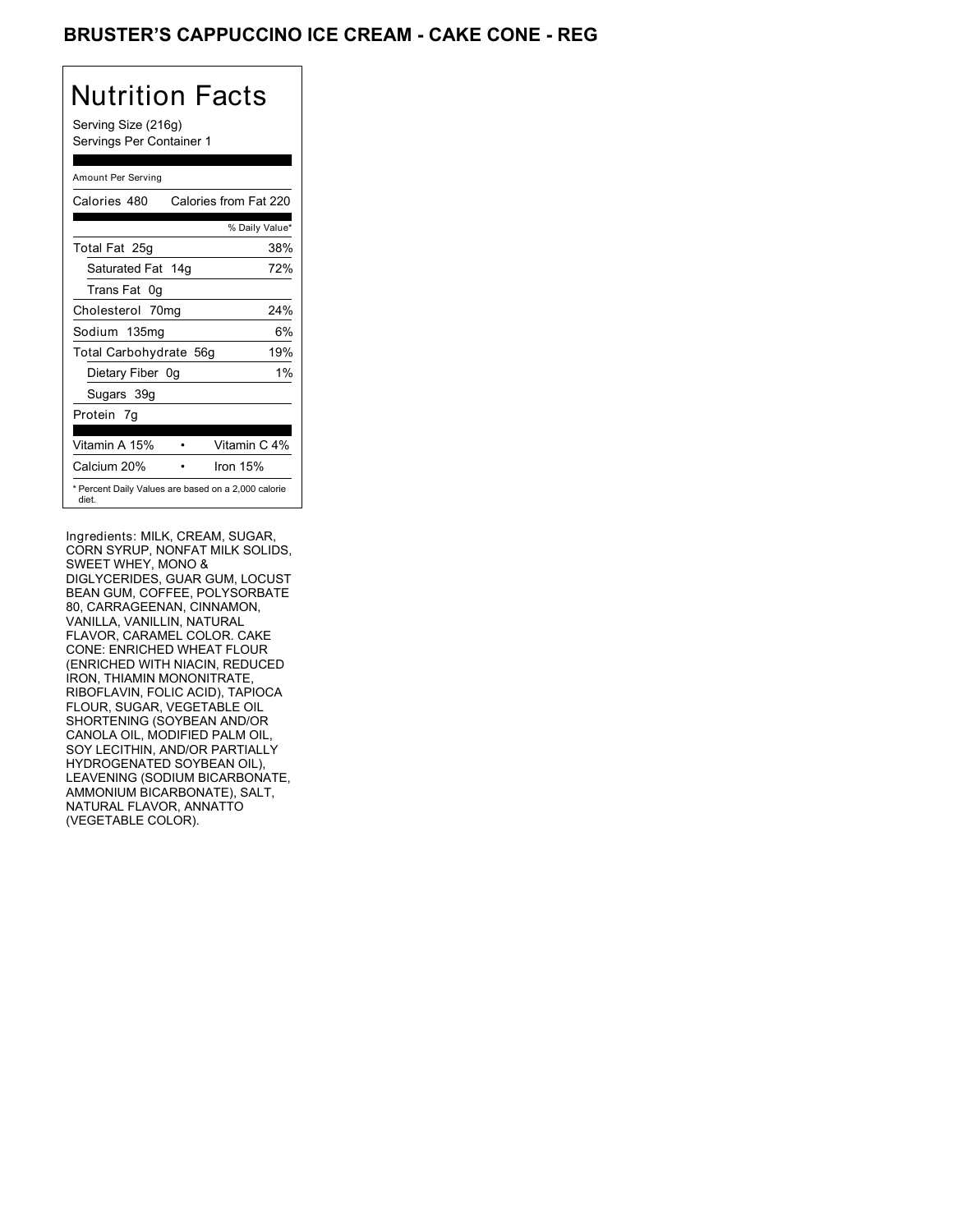### BRUSTER'S CAPPUCCINO ICE CREAM - CAKE CONE - LG

#### Nutrition Facts Serving Size (286g) Servings Per Container 1 Amount Per Serving Calories 630 Calories from Fat 300

|                                                              | % Daily Value* |
|--------------------------------------------------------------|----------------|
| Total Fat 33g                                                | 51%            |
| Saturated Fat 19g                                            | 97%            |
| Trans Fat 0q                                                 |                |
| Cholesterol 95mg                                             | 32%            |
| Sodium 180mg                                                 | 7%             |
| Total Carbohydrate 73g                                       | 24%            |
| Dietary Fiber 0g                                             | 2%             |
| Sugars 53g                                                   |                |
| Protein 9q                                                   |                |
| Vitamin A 20%                                                | Vitamin C 6%   |
| Calcium 30%                                                  | Iron 20%       |
| * Percent Daily Values are based on a 2,000 calorie<br>diet. |                |

Ingredients: MILK, CREAM, SUGAR, CORN SYRUP, NONFAT MILK SOLIDS, SWEET WHEY, MONO & DIGLYCERIDES, GUAR GUM, LOCUST BEAN GUM, COFFEE, POLYSORBATE 80, CARRAGEENAN, CINNAMON, VANILLA, VANILLIN, NATURAL FLAVOR, CARAMEL COLOR. CAKE CONE: ENRICHED WHEAT FLOUR (ENRICHED WITH NIACIN, REDUCED IRON, THIAMIN MONONITRATE, RIBOFLAVIN, FOLIC ACID), TAPIOCA FLOUR, SUGAR, VEGETABLE OIL SHORTENING (SOYBEAN AND/OR CANOLA OIL, MODIFIED PALM OIL, SOY LECITHIN, AND/OR PARTIALLY HYDROGENATED SOYBEAN OIL), LEAVENING (SODIUM BICARBONATE, AMMONIUM BICARBONATE), SALT, NATURAL FLAVOR, ANNATTO (VEGETABLE COLOR).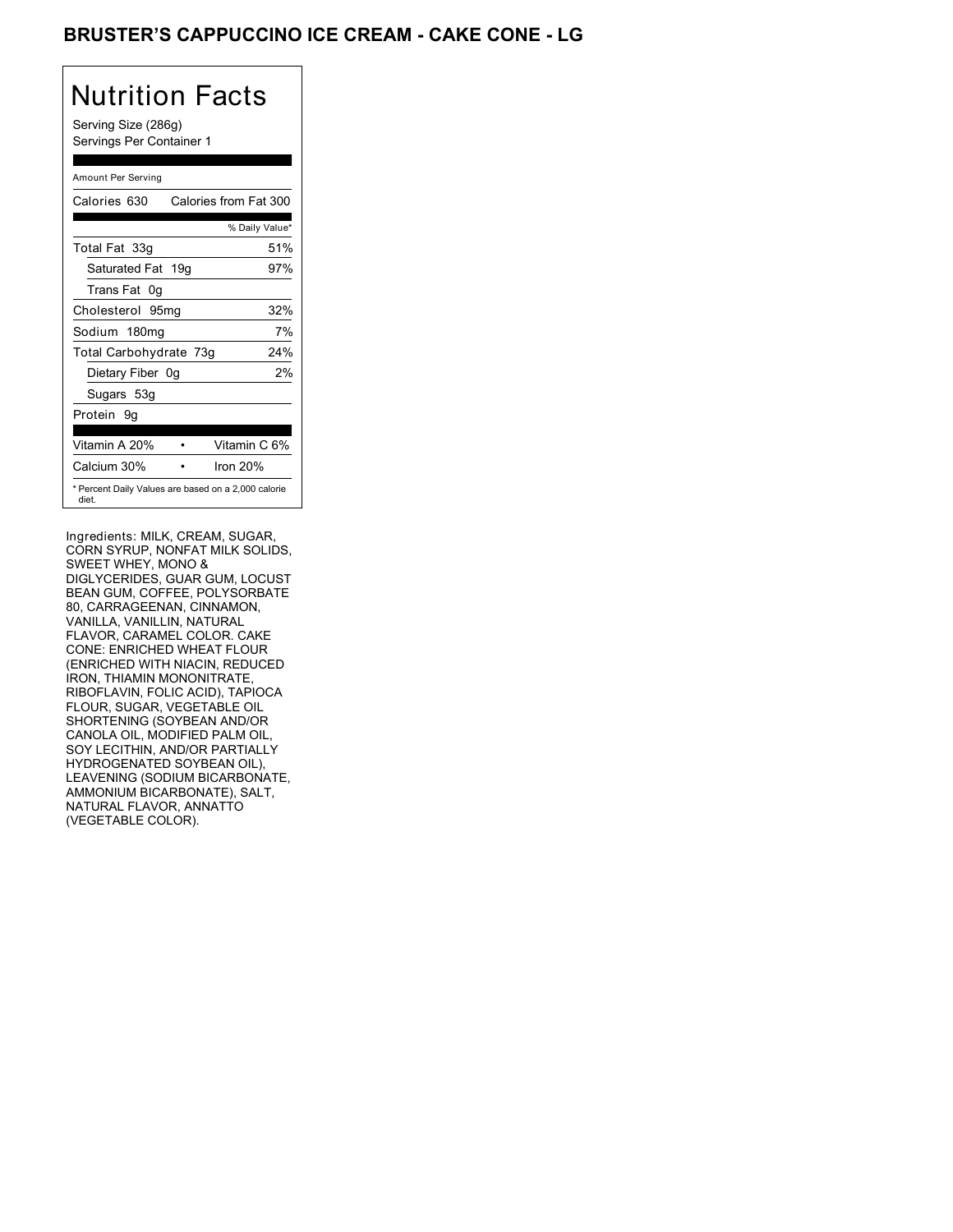#### BRUSTER'S CAPPUCCINO ICE CREAM - WAFFLE CONE - SM

# Nutrition Facts

Serving Size (170g) Servings Per Container 1

| Amount Per Serving                                           |    |                       |
|--------------------------------------------------------------|----|-----------------------|
| Calories 430                                                 |    | Calories from Fat 180 |
|                                                              |    | % Daily Value*        |
| Total Fat 20g                                                |    | 30%                   |
| Saturated Fat 10g                                            |    | 52%                   |
| Trans Fat<br>0a                                              |    |                       |
| Cholesterol 55mg                                             |    | 19%                   |
| Sodium 85mg                                                  |    | 3%                    |
| Total Carbohydrate 57g                                       |    | 19%                   |
| Dietary Fiber                                                | 0g | 1%                    |
| Sugars 36g                                                   |    |                       |
| Protein<br>6g                                                |    |                       |
|                                                              |    |                       |
| Vitamin A 10%                                                |    | Vitamin C 2%          |
| Calcium 15%                                                  |    | Iron 10%              |
| * Percent Daily Values are based on a 2,000 calorie<br>diet. |    |                       |

Ingredients: MILK, CREAM, SUGAR, CORN SYRUP, NONFAT MILK SOLIDS, SWEET WHEY, MONO & DIGLYCERIDES, GUAR GUM, LOCUST BEAN GUM, COFFEE, POLYSORBATE 80, CARRAGEENAN, CINNAMON, VANILLA, VANILLIN, NATURAL FLAVOR, CARAMEL COLOR. WAFFLE CONE: ENRICHED BLEACHED WHEAT FLOUR (ENRICHED WITH NIACIN, REDUCED IRON, THIAMIN MONONITRATE, RIBOFLAVIN, FOLIC ACID), SUGAR, VEGETABLE SHORTENING (PARTIALLY HYDROGENATED SOYBEAN AND COTTONSEED OILS), WHOLE EGG, ARTIFICIAL FLAVOR (INCLUDING MALTODEXTRIN, MODIFIED CORNSTARCH, BUTTER, BUTTERMILK), DEXTROSE, SOY LECITHIN, ARTIFICIAL VANILLA FLAVOR.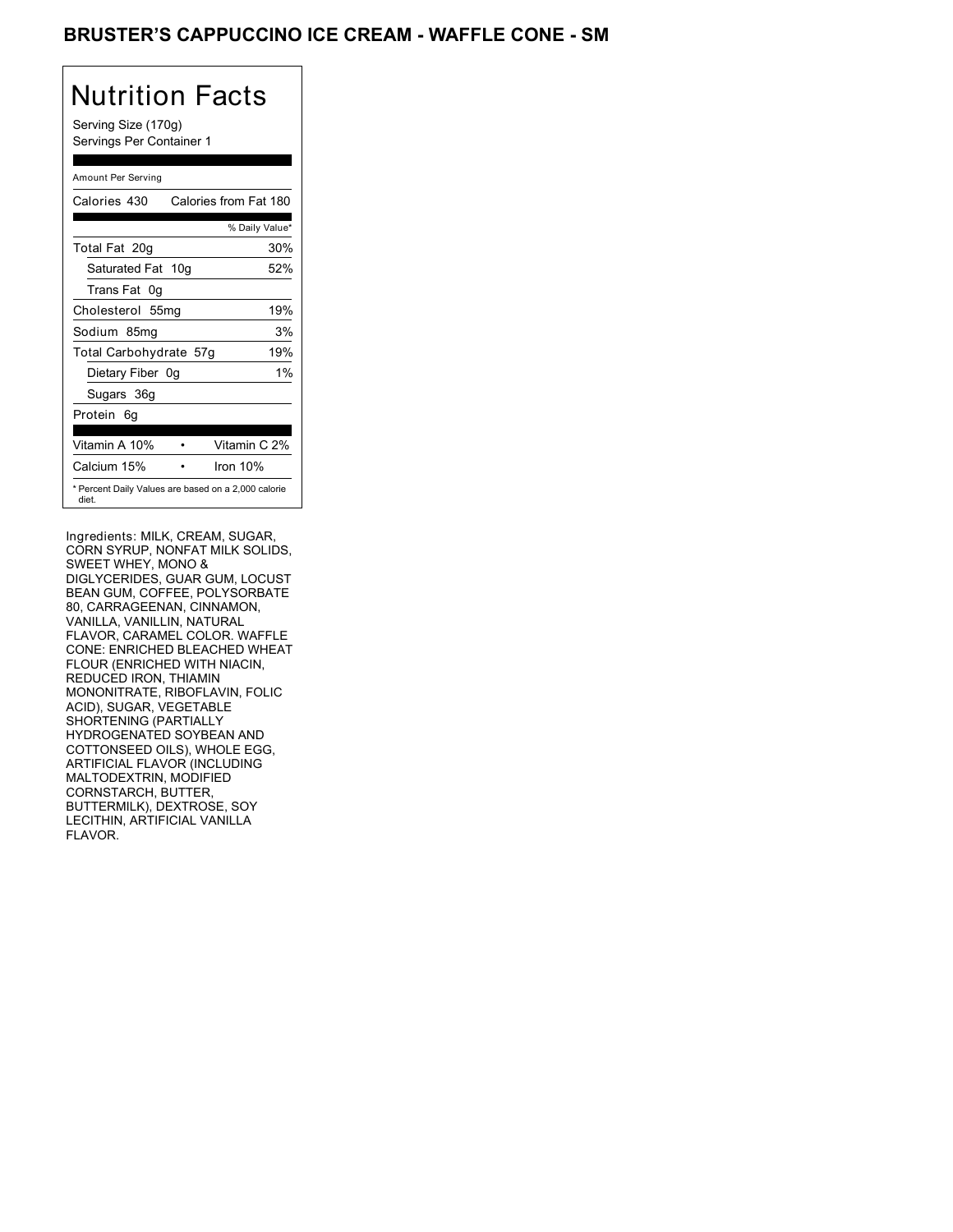#### BRUSTER'S CAPPUCCINO ICE CREAM - WAFFLE CONE - REG

| Nutrition Facts                                 |
|-------------------------------------------------|
| Serving Size (240g)<br>Servings Per Container 1 |
|                                                 |
|                                                 |
| Calories from Fat 250                           |
| % Daily Value*                                  |
| 43%                                             |
| Saturated Fat<br>76%<br>15a                     |
|                                                 |

| Trans Fat 0q           |                                                     |
|------------------------|-----------------------------------------------------|
| Cholesterol 80mg       | 27%                                                 |
| Sodium 125mg           | 5%                                                  |
| Total Carbohydrate 74g | 25%                                                 |
| Dietary Fiber 0g       | 1%                                                  |
| Sugars 50g             |                                                     |
| Protein 8q             |                                                     |
|                        |                                                     |
| Vitamin A 15%          | Vitamin C 4%                                        |
| Calcium 20%            | Iron 15%                                            |
| diet.                  | * Percent Daily Values are based on a 2,000 calorie |

Ingredients: MILK, CREAM, SUGAR, CORN SYRUP, NONFAT MILK SOLIDS, SWEET WHEY, MONO & DIGLYCERIDES, GUAR GUM, LOCUST BEAN GUM, COFFEE, POLYSORBATE 80, CARRAGEENAN, CINNAMON, VANILLA, VANILLIN, NATURAL FLAVOR, CARAMEL COLOR. WAFFLE CONE: ENRICHED BLEACHED WHEAT FLOUR (ENRICHED WITH NIACIN, REDUCED IRON, THIAMIN MONONITRATE, RIBOFLAVIN, FOLIC ACID), SUGAR, VEGETABLE SHORTENING (PARTIALLY HYDROGENATED SOYBEAN AND COTTONSEED OILS), WHOLE EGG, ARTIFICIAL FLAVOR (INCLUDING MALTODEXTRIN, MODIFIED CORNSTARCH, BUTTER, BUTTERMILK), DEXTROSE, SOY LECITHIN, ARTIFICIAL VANILLA FLAVOR.